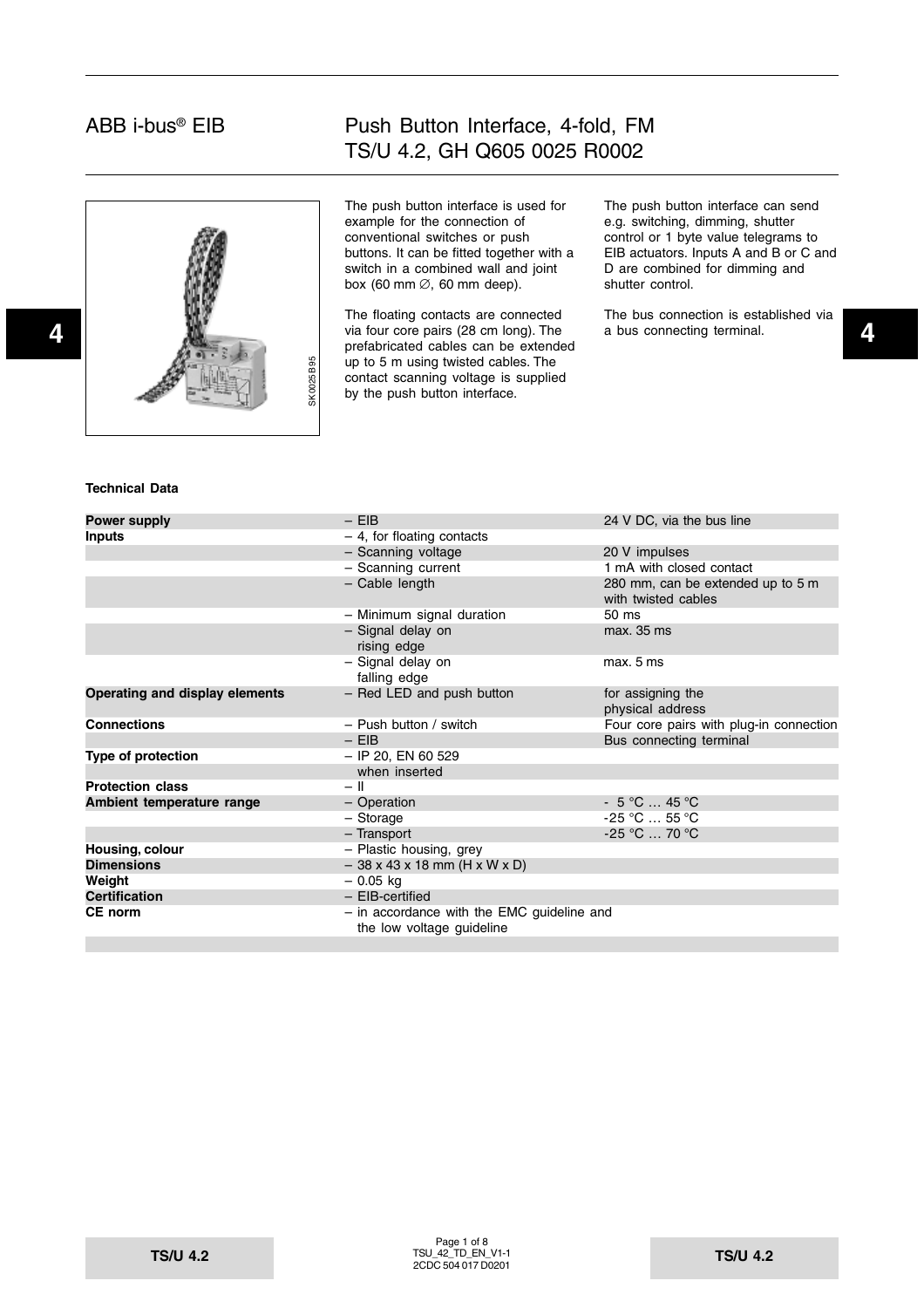### Push Button Interface, 4-fold, FM TS/U 4.2, GH Q605 0025 R0002

| <b>Application programs</b>                | Number of<br>communication objects | Max. number of<br>group addresses | Max. number of<br>associations |
|--------------------------------------------|------------------------------------|-----------------------------------|--------------------------------|
| Switch Edge Dim Shutter Value<br>Cvclic /2 |                                    | 20.                               | 20                             |
|                                            |                                    |                                   |                                |



- Input A: white, black/white Input A: white, black/white<br>Input B: orange, black/white Input B: orange, black/white Input C: pink, black/white Input C: pink, black/white **2** Programming button
- **3** Programming LED

**1** Connection for single contacts **4** Connection for contact pairs Input B: orange, black/white Input C: pink, black/white<br>Input D: purple, black/white<br>5 Bus terminal

**Note Note** The black/white cores form a common reference potential, enabling serial or shutter switches to be connected. Cores that are not required must be insulated.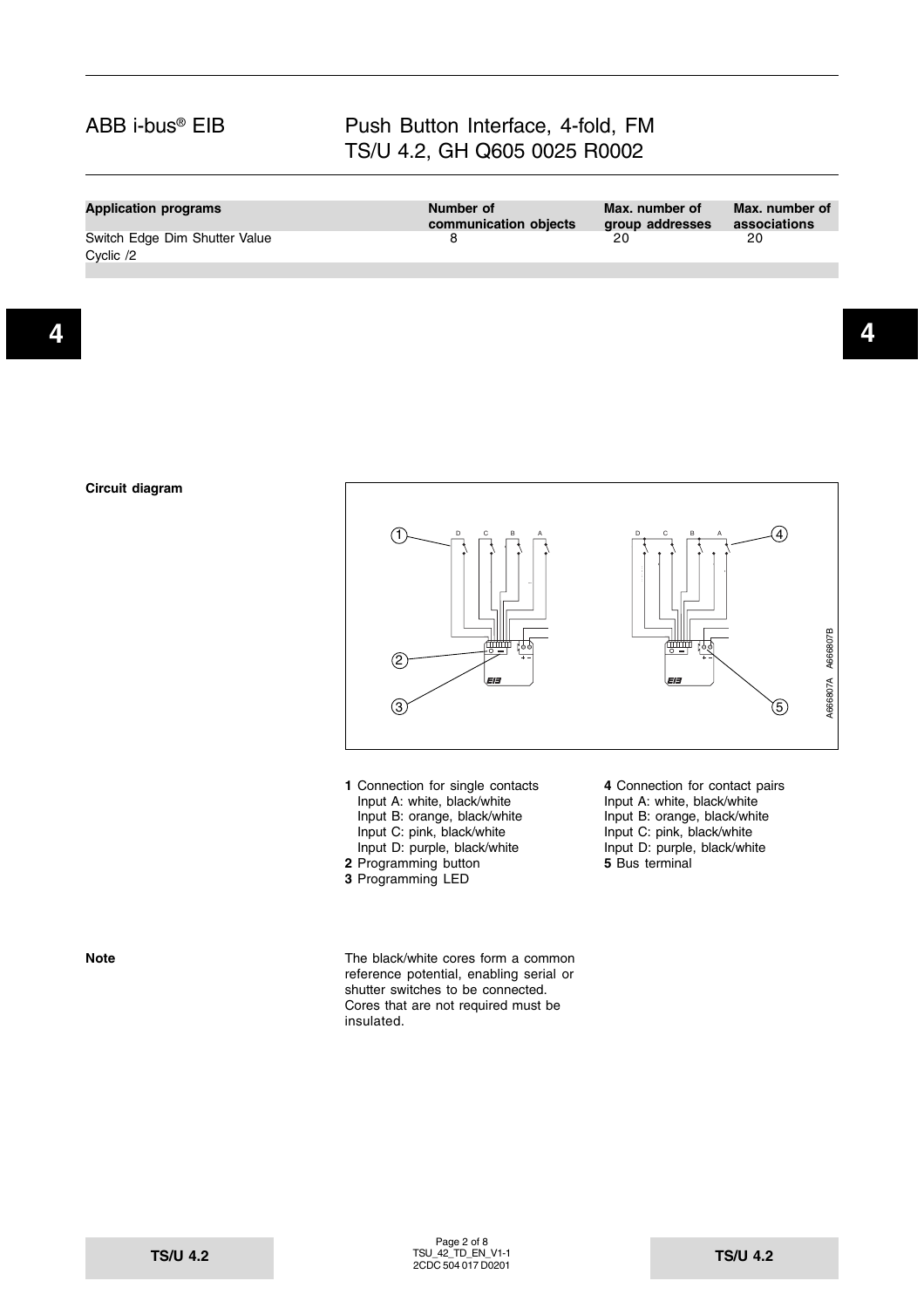#### **Switch Edge Dim Shutter Value Cyclic /2**



**Selection in ETS2**

– ABB **Linput** Binary input, 4-fold

### Push Button Interface, 4-fold, FM TS/U 4.2, GH Q605 0025 R0002

**4 4** shutter control or for dimming. The application program is specifically for use with isolated switches or push buttons. Depending on the setting, the four inputs can be used individually or as two pairs of inputs. Individual inputs can be used for switching, dimming or for sending values. Input pairs can be used for

> It must be specified in the general parameters "Preselection of functions for input ..." whether the inputs are connected individually or as a pair. If the inputs are connected individually, the option "switching / one-touch dimming / 8 bit value" must be set while "dimming / shutter" should be selected when the inputs are connected in pairs.

The period for a long push button action and the debounce time are specified in the general parameters. The "Debounce time" determines how long a contact must be pressed in order for the device to accept the push button action as valid.

So that the bus is not put under load with too many unnecessary telegrams, it is possible to limit the number of telegrams that the devices can send in 17 s.

#### Switch

A 1 bit communication object is available for each input when the switch function is selected.

The parameter "Reaction on change at input" defines the current object value (see also "Edge").

The parameter "Sending condition on change at the input or on bus voltage recovery" specifies when and whether an object value is sent. Depending on the parameter setting, it is possible to send when the contact closes and/or opens. If the object value is not to be sent at all, the parameter should be set to "do not send".

If the sending condition of an object value has been met, it is also possible to specify whether the input sends its current value or not on bus voltage recovery. The current values are sent approx. 14 s after bus voltage recovery.

#### Cyclic

If the parameter "Cyclical sending" is activated, the object values can be sent cyclically. It is possible to send cyclically with an object value of "0" and/or "1". The total cyclic time is calculated with a base and a factor. Cyclic time = Base \* Factor

#### Edge

The value of the communication object after the closing and/or opening of the contact is defined separately for each input with the setting "Reaction on change at input". The reaction can be "ON", "OFF", "TOGGLE" or "none" depending on the parameterisation.

#### Push button function

With the "Function" parameter, it is possible to use an input both for switching on and off. A distinction is made between a long and a short push button action. It is therefore possible e.g. to switch on with a short push button action and switch off with a long push button action. Alternatively, it could be possible to switch on with a long push button action and switch off with a short push button action.

Depending on the contact type used, it is possible to set either a normally closed or a normally opened contact.

#### One-touch dimming

If the function type "one-touch dimming" is selected, a 1 bit communication object "Telegr. switch" and a 4 bit communication object "Telegr. dimming" is available for the input. After a short push button action, the switching object is toggled while dimming telegrams are triggered at the dimming object after long push button operations.

Whether the device dims up or down is dependent on the last dimming procedure. The dimming telegram that has been triggered always dims in the opposite direction to the last dimming telegram that was sent.

The contact type can be a normally closed or normally opened contact.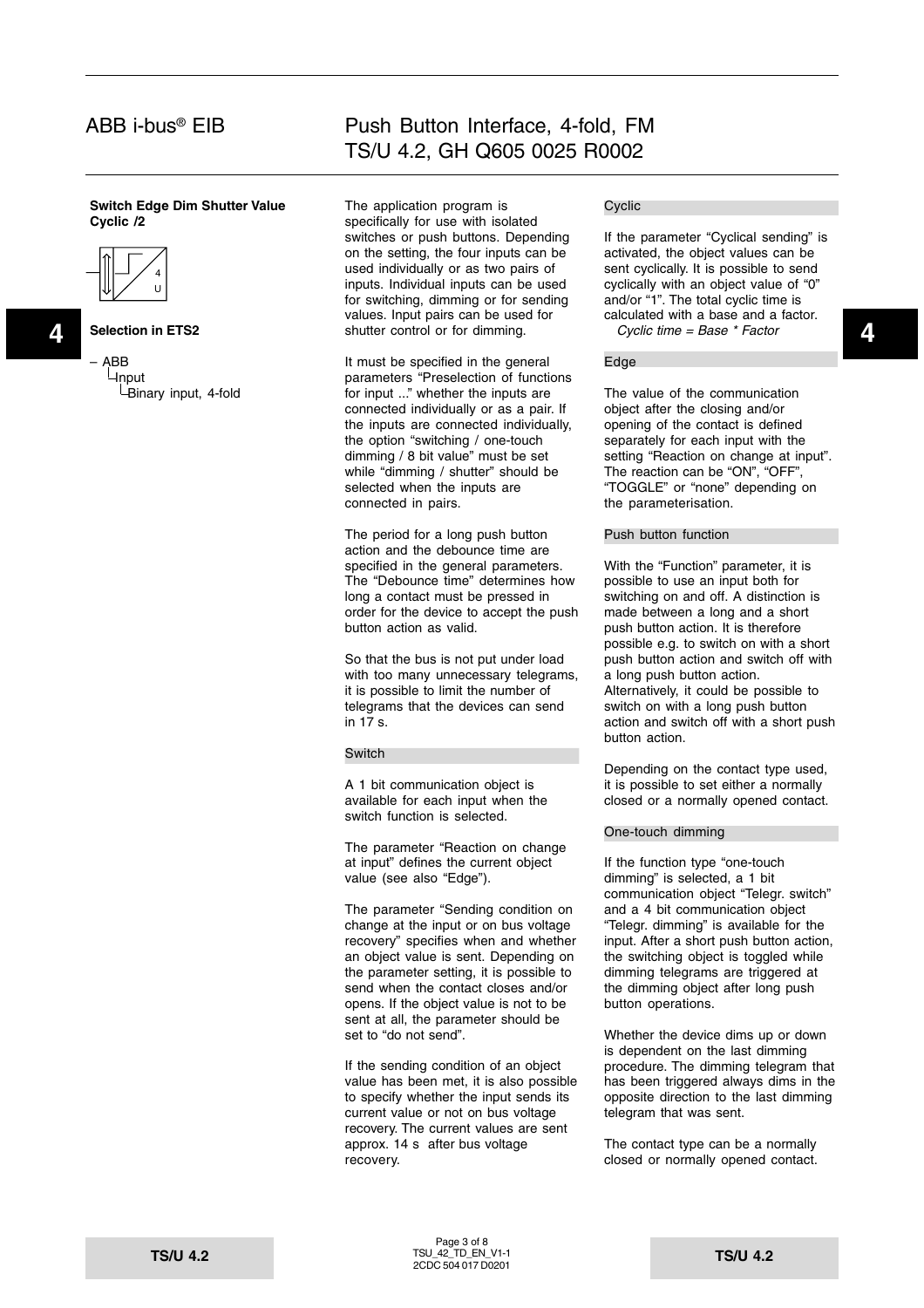#### Dim

**4 4** darker" telegram is sent after a long If two inputs are used as a pair for dimming, they can dim in two ways. With the setting "switch/dimming sensor" with stop telegram, the inputs operate with the start/stop dimming procedure i.e. a "Dim brighter" or "Dim push button action and a "Stop" telegram is triggered when the push button is released.

> Alternatively, it is possible to dim with dimming steps. This means that telegrams are triggered for the duration of the dimming process. The individual telegrams contain the size of the dimming step i.e. the percentage for dimming brighter or darker. The size of the dimming step can be defined with the parameter 'Long push button action - change by ...%". The parameter "Telegram is repeated every" specifies how often this telegram is triggered.

With both dimming types, it is possible to set the contact type separately for each input. This can be a normally closed or normally opened contact.

The behaviour after a short or long push button action is fixed. If the input parameter "Input A/B" is set to "ON / OFF", the first (third) input switches on with a short operation and the second (fourth) input switches off. If the parameter is set to "TOGGLE / TOGGLE", each input is toggled. After a long push button action at the first (second) input, a dimming brighter process occurs while a long push button action at the second (fourth) input causes the device to dim darker. If "TOGGLE / TOGGLE" is selected, dimming is always carried out in the opposite direction to the last dimming process after a long push button action at any input.

### **Shutter**

In the setting "shutter sensor", two 1 bit communication objects are available for each pair of inputs. An object sends "Adjust lamella / stop" telegrams after a short push button action and "Move shutter up/down" telegrams after a long push button action.

It is specified that input A (C) is used for raising the shutter and input B (D) for lowering the shutter.

#### Value

If the 8 bit value function is set, values between 0 and 255 can be sent to a 1 byte communication object. One value is sent if the contact closes or two values are sent if the contact closes or opens.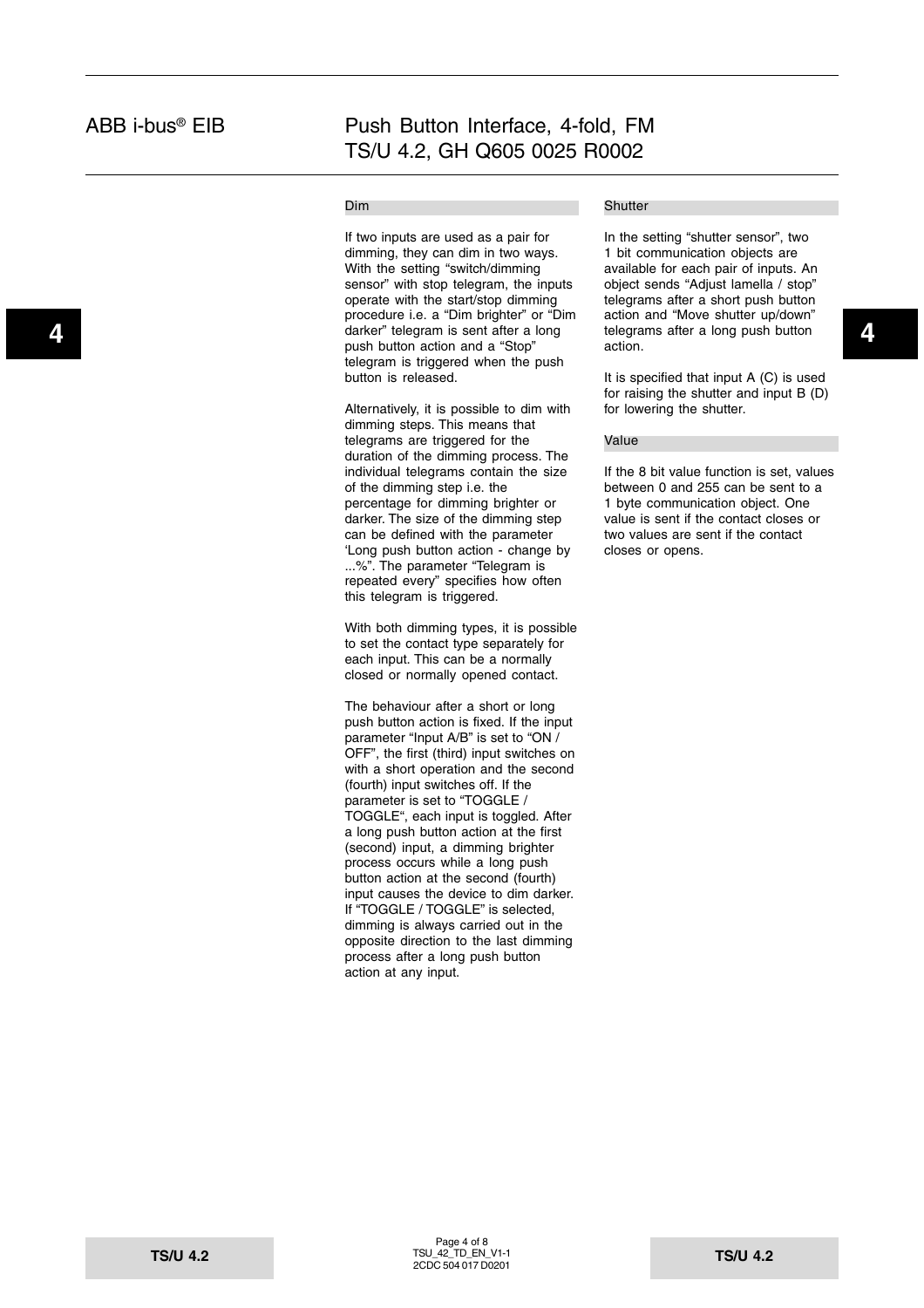| <b>Communication objects</b> | No.            | <b>Type</b> | Object name   | <b>Function</b>              |   |
|------------------------------|----------------|-------------|---------------|------------------------------|---|
| for switch inputs            | $\overline{0}$ | 1 bit       | Input A       | Telegr. switch               |   |
|                              | $\overline{2}$ | 1 bit       | Input B       | Telegr. switch               |   |
|                              | 4              | 1 bit       | Input C       | Telegr. switch               |   |
|                              | 6              | 1 bit       | Input D       | Telegr. switch               |   |
|                              |                |             |               |                              |   |
| <b>Communication objects</b> | No.            | <b>Type</b> | Object name   | <b>Function</b>              | 4 |
| for one-touch dimming        | $\overline{0}$ | 1 bit       | Input A       | Telegr. switch               |   |
|                              | $\overline{1}$ | 4 bit       | Input A       | Telegr. dimming              |   |
|                              | $\overline{2}$ | 1 bit       | Input B       | Telegr. switch               |   |
|                              | 3              | 4 bit       | Input B       | Telegr. dimming              |   |
|                              | $\overline{4}$ | 1 bit       | Input C       | Telegr. switch               |   |
|                              | 5              | 4 bit       | Input C       | Telegr. dimming              |   |
|                              | 6              | 1 bit       | Input D       | Telegr. switch               |   |
|                              | $\overline{7}$ | 4 bit       | Input D       | Telegr. dimming              |   |
|                              |                |             |               |                              |   |
| <b>Communication objects</b> | No.            | <b>Type</b> | Object name   | <b>Function</b>              |   |
| for value inputs             | $\overline{0}$ | 1 byte      | Input A       | Telegr. value                |   |
|                              | $\overline{2}$ | 1 byte      | Input B       | Telegr. value                |   |
|                              | $\overline{4}$ | 1 byte      | Input C       | Telegr. value                |   |
|                              | 6              | 1 byte      | Input D       | Telegr. value                |   |
| <b>Communication objects</b> | No.            | <b>Type</b> | Object name   | <b>Function</b>              |   |
| for dimming inputs           | 0              | 1 bit       | Input $A / B$ | Telegr. switch               |   |
|                              | $\mathbf{1}$   | 4 bit       | Input $A/B$   | Telegr. dimming              |   |
|                              | 4              | 1 bit       | Input C / D   | Telegr. switch               |   |
|                              | 5              | 4 bit       | Input $C / D$ | Telegr. dimming              |   |
|                              |                |             |               |                              |   |
| <b>Communication objects</b> | No.            | <b>Type</b> | Object name   | <b>Function</b>              |   |
| for shutter inputs           | $\overline{0}$ | 1 bit       | Input $A / B$ | Telegr. lamella adj./stop    |   |
|                              | $\mathbf{1}$   | 1 bit       | Input $A / B$ | Telegr. move shutter Up-Down |   |
|                              | 4              | 1 bit       | Input C / D   | Telegr. lamella adj./stop    |   |
|                              | 5              | 1 bit       | Input $C / D$ | Telegr. move shutter Up-Down |   |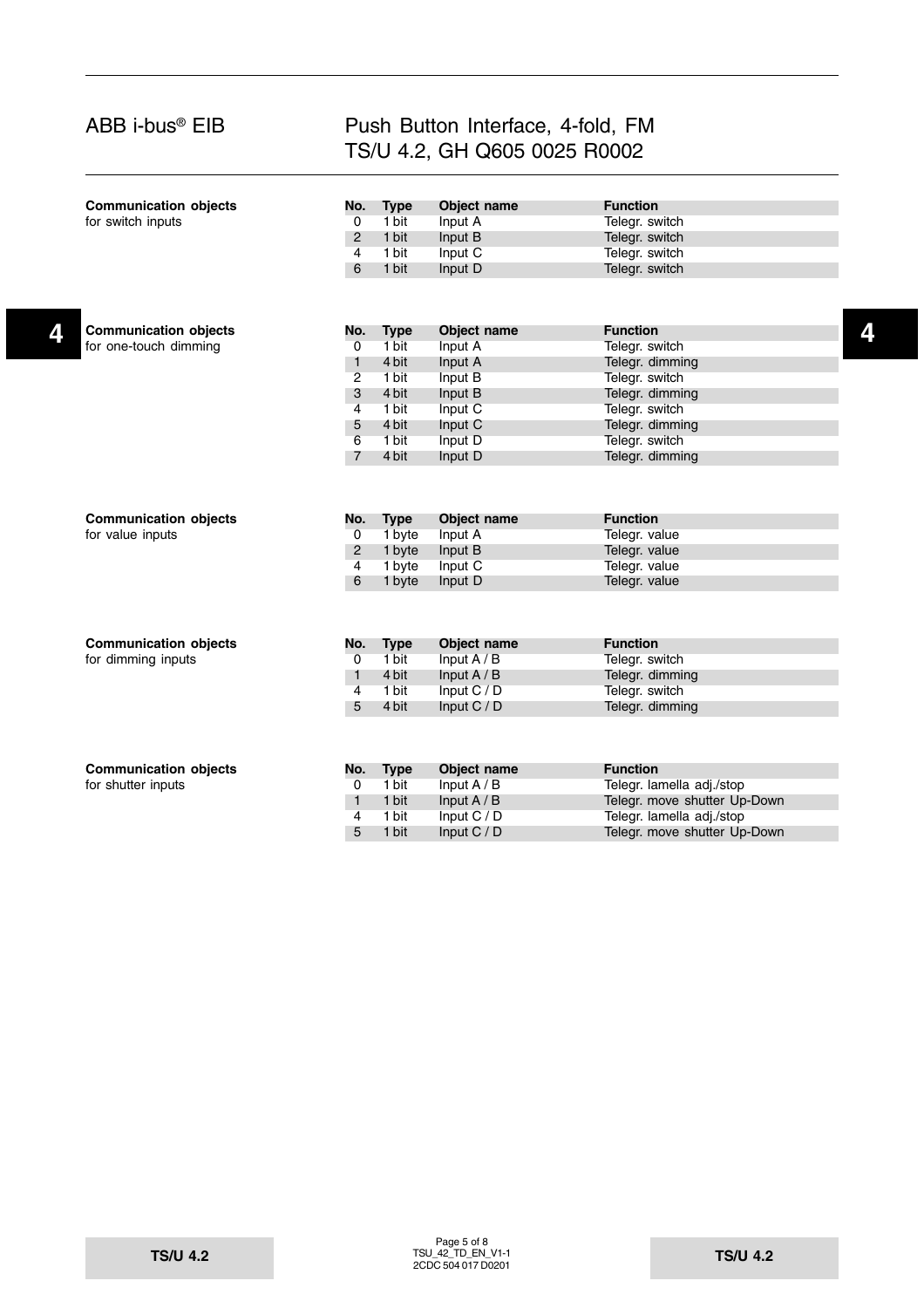| General parameters                                             | General:                                                         |                                                                     |   |
|----------------------------------------------------------------|------------------------------------------------------------------|---------------------------------------------------------------------|---|
| The default setting for the values<br>is printed in bold type. | - Preselection of functions for<br>input $A / B$                 | switching / one-touch dimming /<br>8 bit value                      |   |
|                                                                | - Preselection of functions for<br>input $C / D$                 | dimming / shutter<br>switching / one-touch dimming /<br>8 bit value |   |
|                                                                |                                                                  | dimming / shutter                                                   |   |
|                                                                | - Push button action interpreted<br>as long from                 | $0.3$ s $/$ $/$ 0.5 s $/$ $/$ 7.0 s                                 | 4 |
|                                                                | – Debounce time                                                  | <b>10 ms</b> / 30 ms / 50 ms / 100 ms                               |   |
|                                                                | - Limit number of telegrams<br>Only if "yes" is selected:        | yes/no                                                              |   |
|                                                                | - Max. number of telegrams in 17 s                               | 30 / 60 / 100 / 127                                                 |   |
| Parameters for switch inputs, one-                             | Only for switching, one-touch dimming and 8 bit value functions: |                                                                     |   |
| touch dimming or value inputs.                                 | - Function                                                       | switching                                                           |   |
| The default setting for the values                             |                                                                  | one-touch dimming                                                   |   |
| is printed in bold type.                                       |                                                                  | 8 bit value (contact closes)                                        |   |
|                                                                |                                                                  | 8 bit value (contact closes or opens)                               |   |
|                                                                |                                                                  | short/long push button action                                       |   |
|                                                                | Only for switch function:                                        |                                                                     |   |
|                                                                | - Reaction on change at input                                    | contact closes: ON,                                                 |   |
|                                                                |                                                                  | contact opens: OFF                                                  |   |
|                                                                |                                                                  | contact closes: OFF,                                                |   |
|                                                                |                                                                  | contact opens: ON                                                   |   |
|                                                                |                                                                  | contact closes: ON                                                  |   |
|                                                                |                                                                  | contact opens: OFF                                                  |   |
|                                                                |                                                                  | contact closes: OFF                                                 |   |
|                                                                |                                                                  | contact opens: ON                                                   |   |
|                                                                |                                                                  | contact closes: TOGGLE                                              |   |
|                                                                |                                                                  | contact opens: TOGGLE                                               |   |
|                                                                |                                                                  | contact closes: TOGGLE,                                             |   |
|                                                                |                                                                  | contact opens: TOGGLE                                               |   |
|                                                                |                                                                  | none                                                                |   |
|                                                                | - Sending condition on change at the                             | send if contact is closed                                           |   |
|                                                                | input or on bus voltage recovery                                 | send if contact is opened                                           |   |
|                                                                |                                                                  | send if contact is opened or closed                                 |   |
|                                                                | Only if sending is selected:                                     | do not send                                                         |   |
|                                                                | - Send current object value on bus                               | yes                                                                 |   |
|                                                                | voltage recovery                                                 | no                                                                  |   |
|                                                                | The object value depends on the                                  |                                                                     |   |
|                                                                | reaction to the change at the input.                             |                                                                     |   |
|                                                                | When and whether a value is sent                                 |                                                                     |   |
|                                                                | is dependent on the sending                                      |                                                                     |   |
|                                                                | conditions.                                                      |                                                                     |   |
|                                                                | - Cyclical sending                                               | no                                                                  |   |
|                                                                |                                                                  | for ON                                                              |   |
|                                                                |                                                                  | for OFF                                                             |   |
|                                                                |                                                                  | for ON and OFF                                                      |   |
|                                                                | Only if cyclical sending is selected:                            |                                                                     |   |
|                                                                | - Time base                                                      | $130/$ / 8.4 s /  / 1.2 h                                           |   |
|                                                                | - Factor (5  127)                                                | 37                                                                  |   |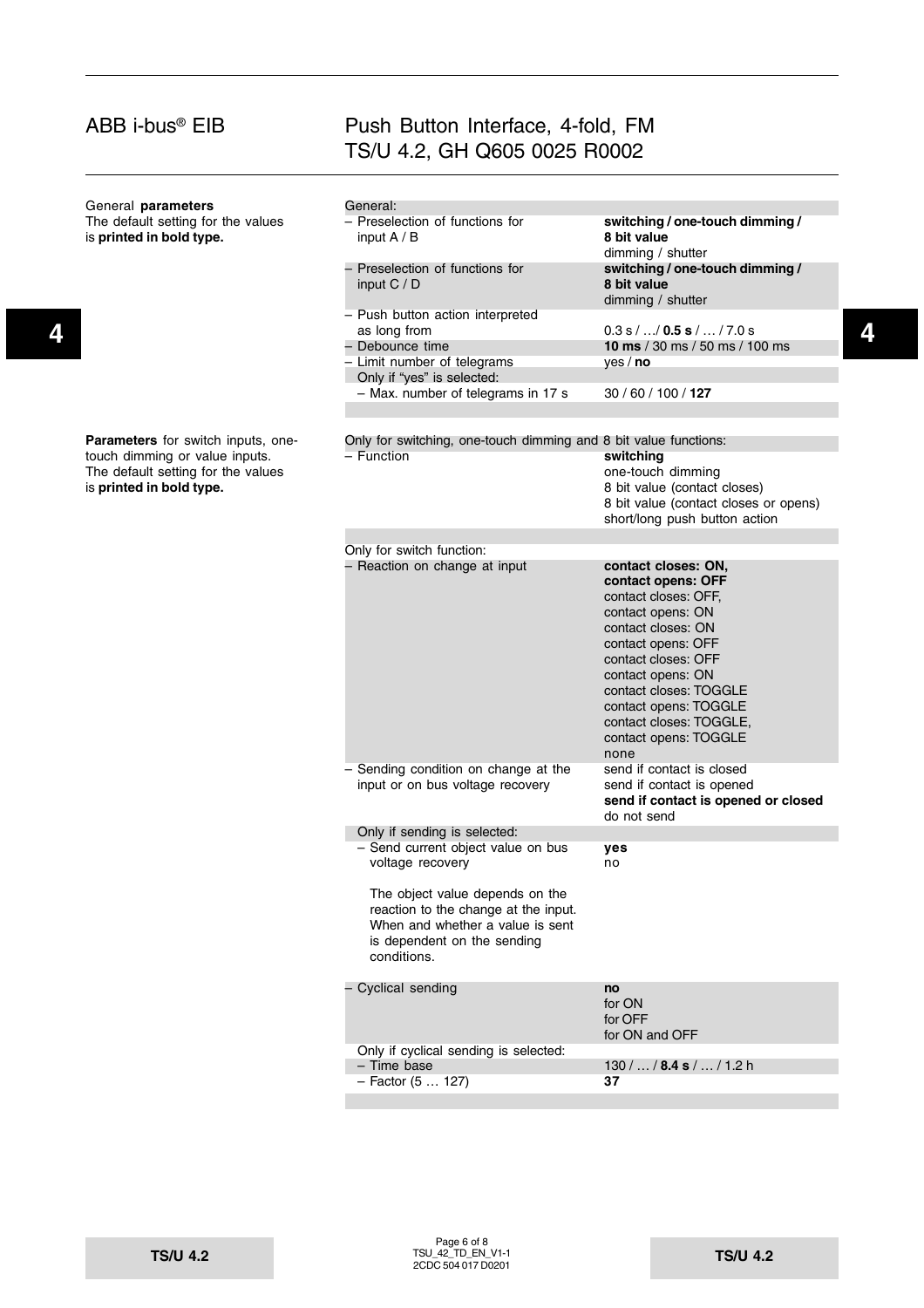|  | <b>Parameters</b> for switch inputs, one-                                                        | Only for one-touch dimming function:                     |                                                    |   |
|--|--------------------------------------------------------------------------------------------------|----------------------------------------------------------|----------------------------------------------------|---|
|  | touch dimming or value inputs.<br>The default setting for the values<br>is printed in bold type. | - Contact type                                           | normally opened contact<br>normally closed contact |   |
|  |                                                                                                  | Only for 8 bit value function (contact closes):          |                                                    |   |
|  |                                                                                                  | - Value if contact closes                                | 255                                                |   |
|  |                                                                                                  | (0255)                                                   |                                                    |   |
|  |                                                                                                  |                                                          |                                                    |   |
|  |                                                                                                  | Only for 8 bit value function (contact closes or opens): |                                                    | 4 |
|  |                                                                                                  | - Value if contact closes                                | 255                                                |   |
|  |                                                                                                  | (0255)                                                   |                                                    |   |
|  |                                                                                                  | - Value if contact opens                                 | $\bf{0}$                                           |   |
|  |                                                                                                  | (0255)                                                   |                                                    |   |
|  |                                                                                                  | Only for short/long push button action:                  |                                                    |   |
|  |                                                                                                  | - Send after a short push                                | ON / OFF                                           |   |
|  |                                                                                                  | button action                                            |                                                    |   |
|  |                                                                                                  | - Send after a long push                                 | ON/OFF                                             |   |
|  |                                                                                                  | button action                                            |                                                    |   |
|  |                                                                                                  | - Contact type                                           | normally opened contact                            |   |
|  |                                                                                                  |                                                          | normally closed contact                            |   |
|  |                                                                                                  |                                                          |                                                    |   |
|  |                                                                                                  |                                                          |                                                    |   |
|  | Parameters for dimming sensor or                                                                 | Only for dimming sensor and shutter sensor functions:    |                                                    |   |
|  | shutter sensor functions.                                                                        | Separately for inputs A/B and C/D:                       |                                                    |   |
|  | The default setting for the values                                                               | - Function                                               | shutter sensor                                     |   |
|  | is printed in bold type.                                                                         |                                                          | switch/dimming sensor (stop telegr.)               |   |
|  |                                                                                                  |                                                          | switch/dimming sensor (dimming steps)              |   |
|  |                                                                                                  |                                                          |                                                    |   |
|  |                                                                                                  | Only for shutter sensor:                                 |                                                    |   |
|  |                                                                                                  | Separate for each input:                                 |                                                    |   |
|  |                                                                                                  | - Contact type of input                                  | normally opened contact<br>normally closed contact |   |
|  |                                                                                                  | - Short push button action                               | adjust lamella/stop                                |   |
|  |                                                                                                  | For input $A(C)$ :                                       |                                                    |   |
|  |                                                                                                  | - Long push button action                                | move shutter up                                    |   |
|  |                                                                                                  | For input $B(D)$ :                                       |                                                    |   |
|  |                                                                                                  | - Long push button action                                | move shutter down                                  |   |
|  |                                                                                                  |                                                          |                                                    |   |
|  |                                                                                                  | Only for switch/dimming sensor with stop telegram:       |                                                    |   |
|  |                                                                                                  | $-$ Input A / B                                          | ON/OFF                                             |   |
|  |                                                                                                  |                                                          | TOGGLE / TOGGLE                                    |   |
|  |                                                                                                  | Separate for each input:                                 |                                                    |   |
|  |                                                                                                  | $-$ Contact type of input $\ldots$                       | normally opened contact                            |   |
|  |                                                                                                  |                                                          | normally closed contact                            |   |
|  |                                                                                                  | Only for ON / OFF:                                       |                                                    |   |
|  |                                                                                                  | - Short push button action                               | ON                                                 |   |
|  |                                                                                                  | For input A (C):                                         |                                                    |   |
|  |                                                                                                  | - Long push button action                                | dim up                                             |   |
|  |                                                                                                  | For input B (D):                                         |                                                    |   |
|  |                                                                                                  | - Long push button action                                | dim down                                           |   |
|  |                                                                                                  | Only for TOGGLE / TOGGLE:                                |                                                    |   |
|  |                                                                                                  | - Short push button action                               | <b>TOGGLE</b>                                      |   |
|  |                                                                                                  | - Long push button action                                | dim up/down                                        |   |